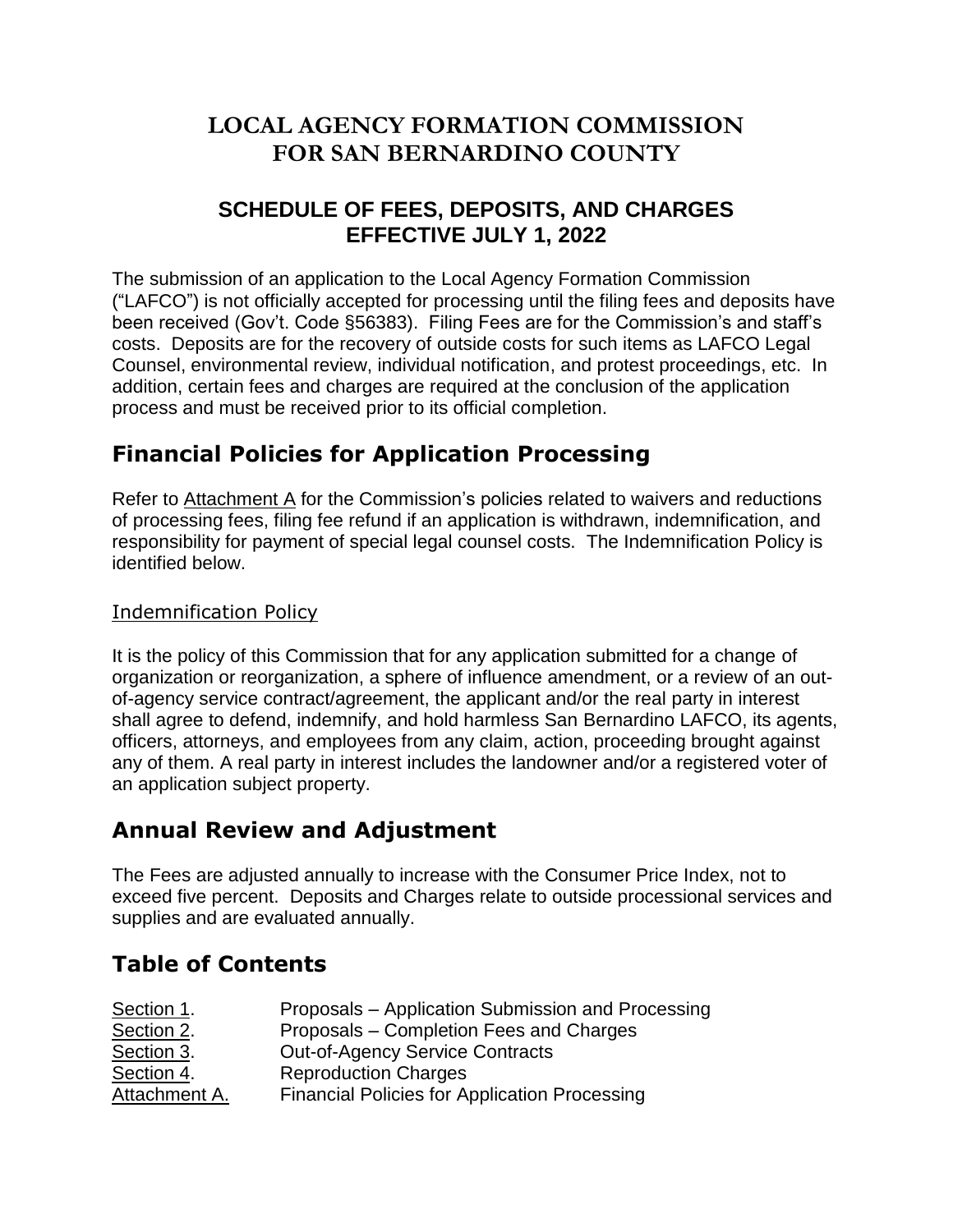### **Section 1. Proposals - Application Submission and Processing**

| <b>FEE AND DEPOSITS SUMMARY</b>                                                                                                                                                                                                                                                                                                                                                               |                  |           |       |
|-----------------------------------------------------------------------------------------------------------------------------------------------------------------------------------------------------------------------------------------------------------------------------------------------------------------------------------------------------------------------------------------------|------------------|-----------|-------|
| <b>Type of Proposal</b>                                                                                                                                                                                                                                                                                                                                                                       | Fee              | Deposits* | Total |
| Annexation, Detachment, Reorganization                                                                                                                                                                                                                                                                                                                                                        | See Annexation/  | \$4,000   |       |
| involving solely annexations and/or detachments                                                                                                                                                                                                                                                                                                                                               | Detachment Chart |           |       |
| The fees identified in Chart 1 shall be assessed for each area of consideration within the proposal. A single area<br>means any separate geographical area requiring a legal description. A "single area" does not include two areas that<br>are contiguous only at a point, or two or more areas that are contiguous to an existing boundary of a city or district<br>but not to each other. |                  |           |       |
| See Attachment A for automatic waivers or reductions in the Fee regarding: correcting boundary alignment                                                                                                                                                                                                                                                                                      |                  |           |       |

*problem; annexation/detachment with concurrent sphere of influence amendment; city island annexations under §56375.3; readjustments of agency boundaries due to roadway realignment.*

|                                        | <b>Valley and Mountain Region</b> |            |             |                               |
|----------------------------------------|-----------------------------------|------------|-------------|-------------------------------|
|                                        | <b>Under</b>                      | $20 - 150$ | $151 - 300$ | Over 300 acres                |
|                                        | 20 acres                          | acres      | acres       |                               |
| City                                   | \$6,674                           | \$8,899    | \$11,124    | \$11,124 plus                 |
|                                        |                                   |            |             | \$1 per acre over 300 acres   |
| <b>District</b>                        | \$5,562                           | \$7,231    | \$8,899     | $$8,899$ plus                 |
|                                        |                                   |            |             | \$1 per acre over 300 acres   |
| Desert Region (North and South Desert) |                                   |            |             |                               |
|                                        |                                   |            |             |                               |
|                                        | <b>Under</b>                      | 100-640    | 641-1,920   | Over 1,920 acres              |
|                                        | 100                               | acres      | acres       |                               |
|                                        | acres                             |            |             |                               |
| City                                   | \$6,674                           | \$8,899    | \$11,124    | \$11,124 plus                 |
|                                        |                                   |            |             | \$1 per acre over 1,920 acres |
| <b>District</b>                        | \$5,562                           | \$7,231    | \$8,899     | $$8,899$ plus                 |

### *Annexation/Detachment Chart*

| \$5,562          | \$4,000  | \$9,562  |
|------------------|----------|----------|
| \$5,562          | \$4,000  | \$9,562  |
|                  |          |          |
| \$16,686         | \$4,000  | \$20,686 |
| \$8,343 each     | \$4,000  | \$12,343 |
| function/service |          |          |
| \$22,248         | \$4,000  | \$26,248 |
| \$22,248         | \$54,000 | \$26,248 |
| Sum of           | \$4,000  |          |
| Components       |          |          |
|                  |          |          |
|                  |          |          |
|                  |          |          |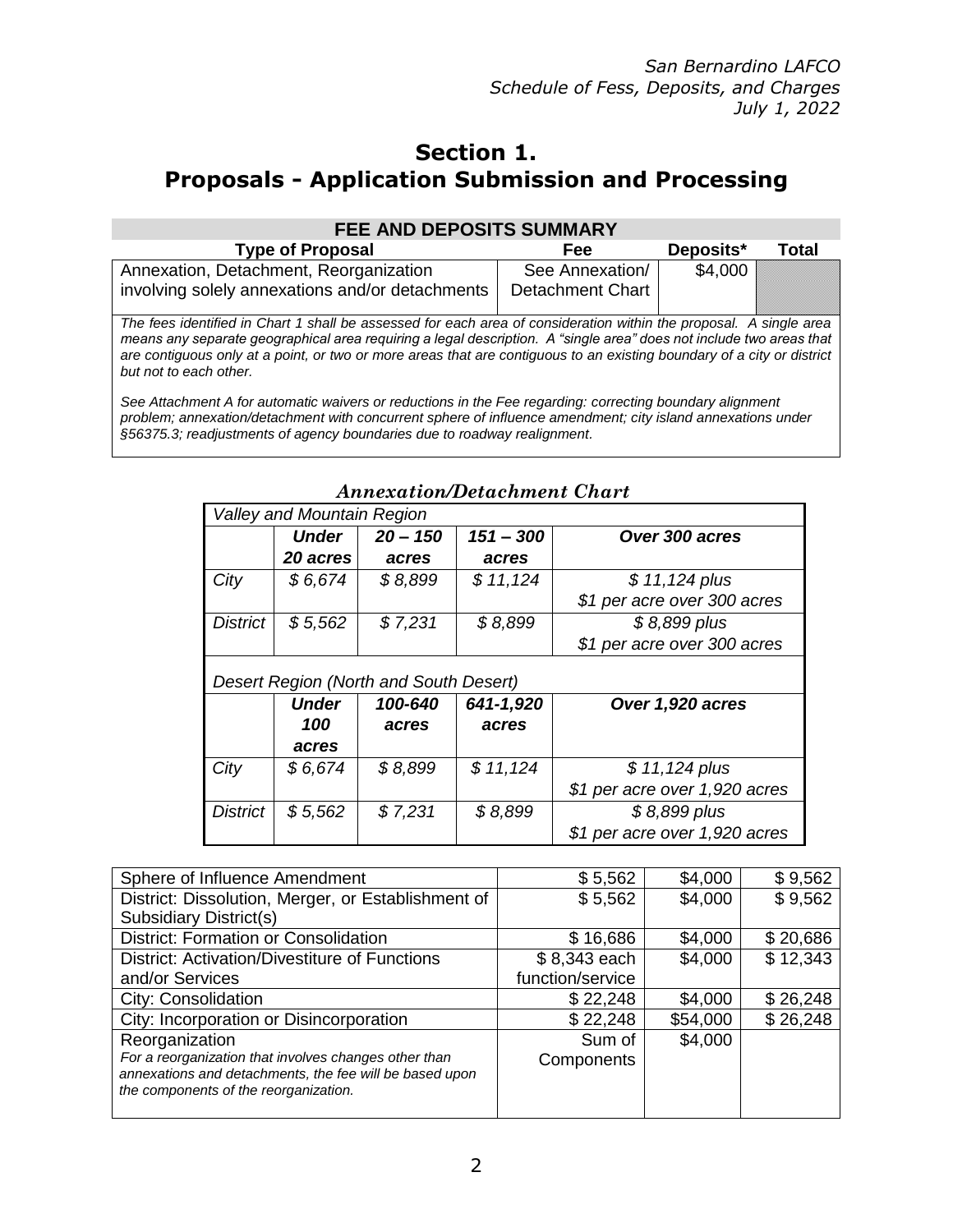### **\*DEPOSITS BREAKDOWN**

Applicants shall be required to reimburse the Commission for all charges and costs in excess of the deposits outlined below. Reimbursement to LAFCO shall be required prior to issuance of the Commission's Certificate of Completion for jurisdictional changes or issuance of the Commission's resolution for sphere of influence amendments/updates. If charges billed to LAFCO are less than the amount of deposit, the balance will be refunded to the applicant or applied to other categories where excess charges have been incurred.

#### **Legal Counsel** (\$250 non-refundable, \$1,750 deposit) **\$2,000 \$2,000**

*It is the policy of this Commission that the costs for Special Counsel due to a representation conflict shall be the responsibility of the applicant. Additionally, as a condition of approval of any action taken by LAFCO, the proponents shall be required to defend, indemnify and hold harmless LAFCO or its agents, officers, and employees from any claim, action, or proceeding against LAFCO or its agents, officers, and employees to attack, set aside, void, or annul the approval of LAFCO concerning the proposal or any action relating to, or arising out of, such approval when such action is brought within the applicable statute of limitations. Refer to [Policy and Procedure Manual, Section II,](http://www.sbcounty.gov/uploads/LAFCO/proposals/applications/201508_lafco_fee_policies_implementations.pdf)  [Chapter 2.](http://www.sbcounty.gov/uploads/LAFCO/proposals/applications/201508_lafco_fee_policies_implementations.pdf)*

#### **Individual Notice** (\$250 non-refundable, \$750 deposit) **1000 1000 1000 1000 1000**

(1) Individual Mailed Notice or (2) Publication of Display Ad in lieu of Individual Notice

*In cases where the noticing would involve mailing more than 1,000 notices, the Commission may waive the individual notice requirement and direct its staff to publish a 1/8th page display ad in a newspaper of general circulation within the area. Refer to Policy and Procedure Manual, Section IV, Chapter 1, Policy 9.* 

*By policy, individual notice to landowners and registered voters shall not be waived for city island annexations filed pursuant to Government Code Section 56375.3, even if it includes more than 1,000 notices.*

#### Proposals Extending an Existing Special Tax

*Should a proposal require individual notice due to the extension of an existing special tax, the proponent will be required to submit a deposit for the direct costs such as: (1) the County Assessor to compile the mailing list, (2) outside printing to produce the printed notices, (3) and County Mail for shipping and handling. Please contact the LAFCO office for the estimated deposit cost.*

**Environmental Review** (\$250 non-refundable, \$750 deposit) **1998 1,000** 

*All applicants shall be required to pay the full costs of the Commission's Environmental Consultant's review regardless whether the Commission is the lead or responsible agency as defined under CEQA.*

| Preparation of Negative Declaration/Mitigated Negative Declaration |                        |
|--------------------------------------------------------------------|------------------------|
| Preparation of an Environmental Impact Report (EIR)                | Additional<br>\$25,000 |

If the proposal requires that LAFCO prepare a Negative Declaration/Mitigated Negative Declaration or EIR as CEQA lead agency, the CA Dept. of Fish and Wildlife (DFW) CEQA Environmental Document Filing Fees are required to be paid at the time LAFCO files the Notice of Determination with the Clerk of the Board of the affected County. The applicant will be notified of the appropriate fees, which must be received by LAFCO prior to the Commission hearing. Contact the LAFCO office for the current DFW filing fees.

Actual Cost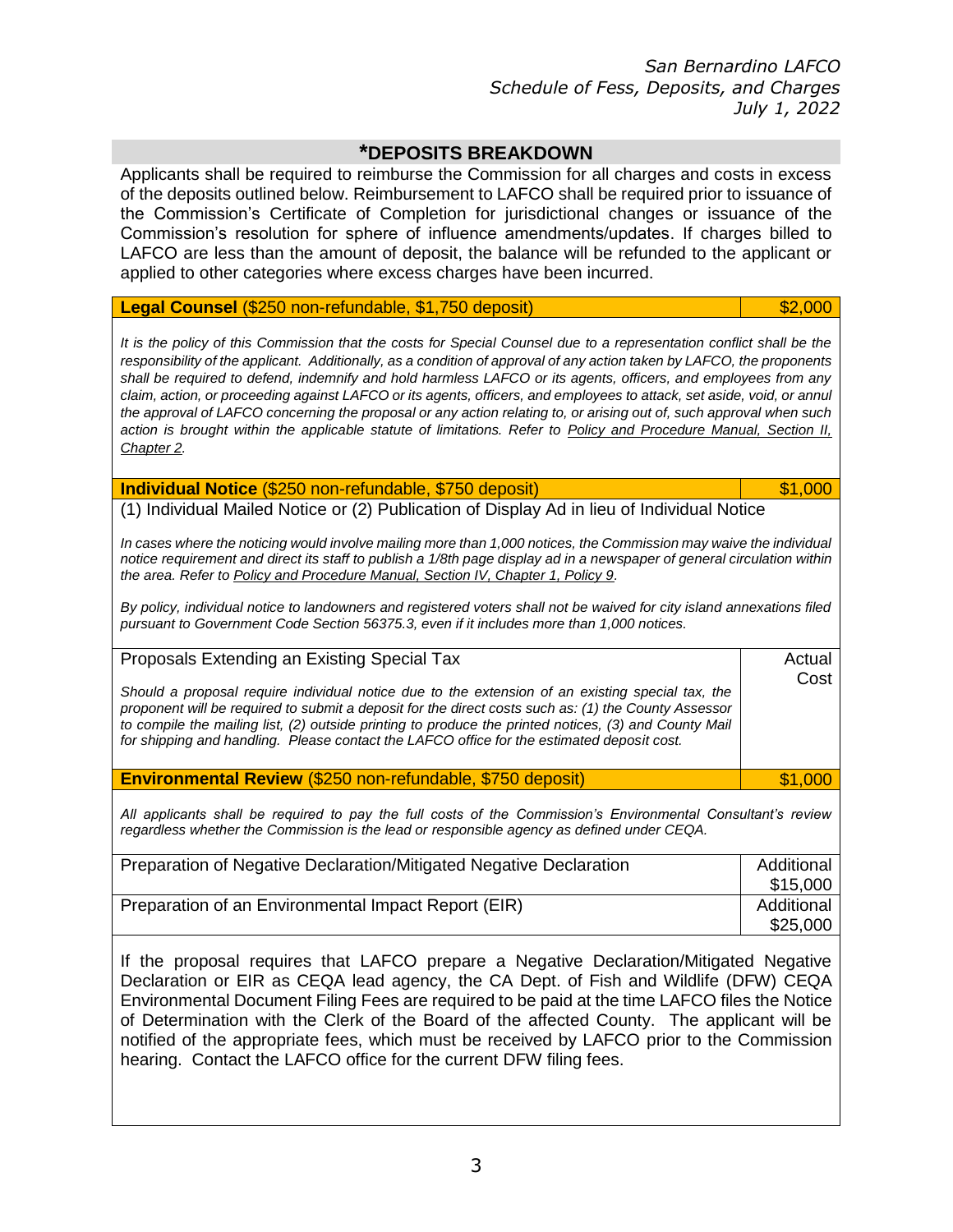*San Bernardino LAFCO Schedule of Fess, Deposits, and Charges July 1, 2022* 

| <b>Protest Proceeding, if applicable (\$250 non-refundable, \$1,250 deposit)</b>                                                                                                                                                                                                                                                                                                                                                                                                                                                                                     | \$1,500        |
|----------------------------------------------------------------------------------------------------------------------------------------------------------------------------------------------------------------------------------------------------------------------------------------------------------------------------------------------------------------------------------------------------------------------------------------------------------------------------------------------------------------------------------------------------------------------|----------------|
| Deposit required within 30 days of Commission approval of action. The Protest Hearing will not be set until deposit<br>has been paid. Applicants shall be required to reimburse the Commission for any protest proceeding costs in excess<br>of the deposit. Reimbursement to LAFCO shall be required prior to issuance of the Certificate of Completion. If<br>charges billed to LAFCO are less than the amount of the deposit, the balance of the fee will be refunded to the<br>applicant or applied to other categories where excess charges have been incurred. |                |
| Proposals Extending an Existing Special Tax<br>Should a proposal require individual notice due to the extension of an existing special tax, the<br>proponent will be required to submit a deposit for the direct costs such as: (1) the County Assessor<br>to compile the mailing list, (2) outside printing to produce the printed notices, (3) and County Mail<br>for shipping and handling. Please contact the LAFCO office for the estimated deposit cost.                                                                                                       | Actual<br>Cost |

| ADDITIONAL FEES AND DEPOSITS |  |  |
|------------------------------|--|--|
|------------------------------|--|--|

| <b>Comprehensive Fiscal Analysis for Incorporation or Disincorporation,</b>                                                                                                                                                                                                                                 | \$50,000 |
|-------------------------------------------------------------------------------------------------------------------------------------------------------------------------------------------------------------------------------------------------------------------------------------------------------------|----------|
| <b>Deposit</b>                                                                                                                                                                                                                                                                                              |          |
| A \$50,000 deposit is required at the time the application is submitted. Applicants shall be required to reimburse the<br>Commission for all costs associated with the preparation of the Comprehensive Fiscal Analysis in excess of the                                                                    |          |
| deposit prior to the scheduling of the Commission hearing. If the charges billed to LAFCO for the preparation of the<br>required document are less than the amount of the deposit, the balance will be refunded to the applicant or applied<br>to other categories where excess charges have been incurred. |          |
| <b>State Controller's Fiscal Review for Incorporations, Deposit</b>                                                                                                                                                                                                                                         | \$25,000 |
| A \$25,000 deposit is required at the time a Request for State Controller Review is submitted. All costs in excess of                                                                                                                                                                                       |          |
| this amount will be the responsibility of the Requestor for payment. Any balance remaining after payments are made                                                                                                                                                                                          |          |
| to the State will be refunded to the Requestor of Review.                                                                                                                                                                                                                                                   |          |
| <b>Verification of Petition Signatures by Registrar of Voters Office, Deposit</b>                                                                                                                                                                                                                           | \$200    |
| A \$200 deposit from the applicants is required at the time of petition submission. This amount will be refunded upon                                                                                                                                                                                       |          |
| certification of the petition and determination of billable charges. The charges assessed by the Registrar of Voters                                                                                                                                                                                        |          |
| Office to verify petition signatures shall be payable by the affected entity in the same manner as the verification of<br>initiative petition signatures is billed.                                                                                                                                         |          |
| <b>Request for Reconsideration of LAFCO Decision or Environmental</b>                                                                                                                                                                                                                                       | \$2,500  |
| <b>Determination, Fee</b>                                                                                                                                                                                                                                                                                   |          |
| Should a reconsideration request require individual notice due to the extension of a special tax, then the proponent                                                                                                                                                                                        |          |
| will be required to submit a deposit for the direct costs to produce and mail the individual notices.                                                                                                                                                                                                       |          |

*Workshop Request, Deposit* **& 2000 and 2000 and 2000 and 2000 and 2000 and 2000 and 2000 and 2000 and 2000 and 2000 and 2000 and 2000 and 2000 and 2000 and 2000 and 2000 and 2000 and 2000 and 2000 and 2000 and 2000 and 20** *Proponents of actions pending Commission review may request that a Commission workshop be held in their area. If the Commission agrees to conduct such a workshop session, the Commission may require reimbursement of all costs associated with that session by the proponents, subject to a deposit.* I

**Request for Extension of Time to Complete Change of Organization Proceedings (Gov't. Code Section 57001)** \$1,100 I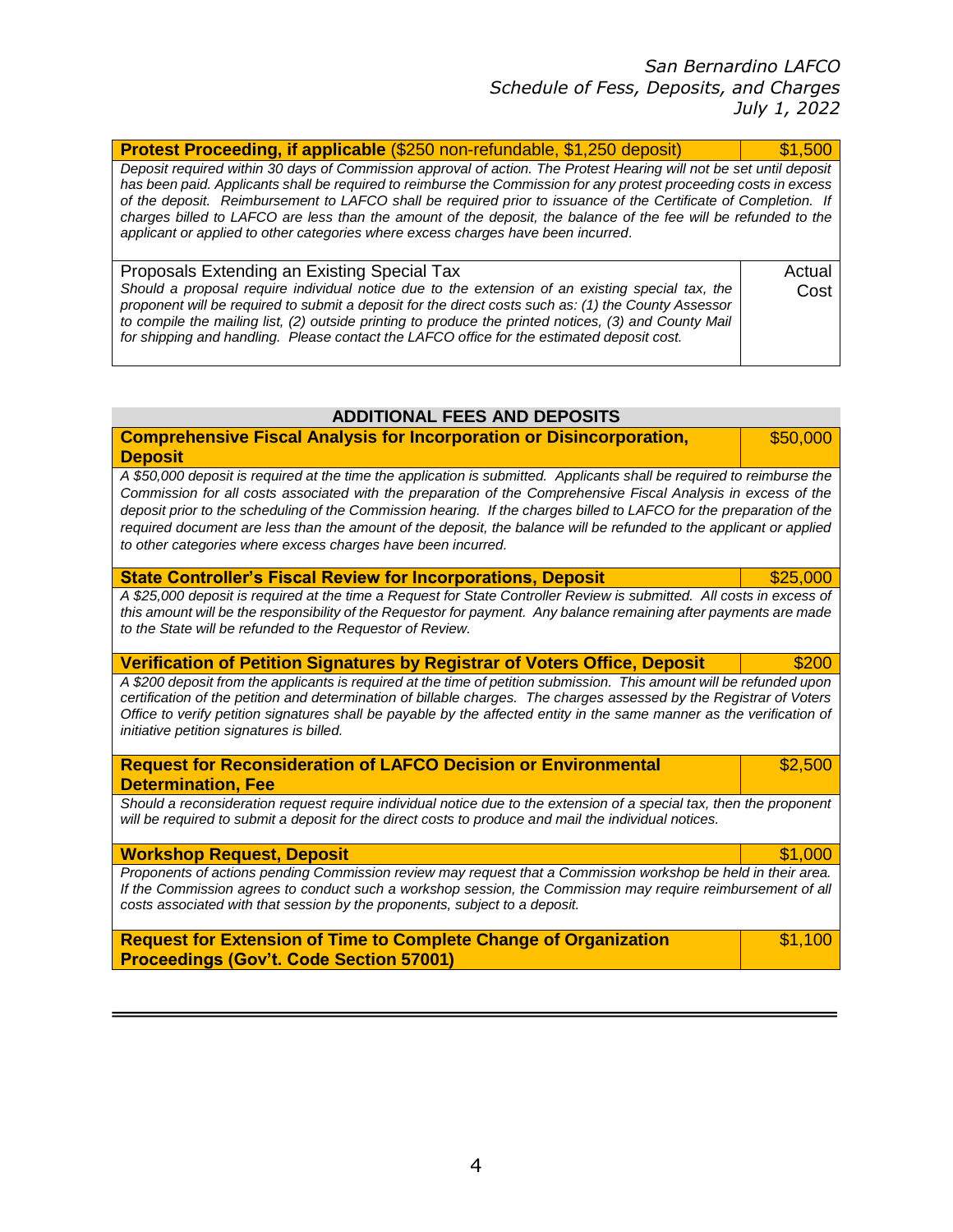*San Bernardino LAFCO Schedule of Fess, Deposits, and Charges July 1, 2022*

## **Section 2. Proposals - Completion Fees and Charges**

Following Commission approval of an action, the following fees or charges may be required. LAFCO staff will notify the applicant at the time the Commission's resolution is forwarded which of the following fees or charges is applicable to the proposal:

- A. County Geographic Information Management System (GIMS) Processing, required prior to issuance of the Certificate of Completion for jurisdictional changes or issuance of the Commission's resolution for sphere of influence amendments/updates:
	- 1. Changes requiring an update to current sphere or boundaries of participating agencies

(Fees identified below will be assessed for each area of consideration. The definition of area is provided under Processing Fees on Page 2.)

| Acreage                  | <b>Primary Charge</b> | <b>Additional Agency</b> |
|--------------------------|-----------------------|--------------------------|
| 0.00 to 100 acres        | \$400                 | \$ 85                    |
| 101.00 to 640.99 acres   | \$550                 | \$110                    |
| 641.00 to 2,560.99 acres | \$825                 | \$150                    |
| over 2,560.00 acres      | \$1.100               | \$175                    |

2. Incorporation, Formation, or placement of a new agency boundary or sphere into the LAFCO-maintained GIMS system  $$3,000$ 

(The fees for incorporations or formations can be deferred until the new City/Town or District receives its first revenues. A request for deferral shall be made to the Executive Officer.)

B. At the time the Certificate of Completion is forwarded to the State Board of Equalization (SBE), application types listed under Item A - Processing Fees Subsections 1 through 7 (except for Spheres of Influence), are charged a processing fee pursuant to SBE's adopted Fee Schedule (Government Code Section 54902.5). The fees listed below, as identified by SBE, are current as of January 1, 2011. LAFCO staff will notify the applicant of the appropriate fees:

| Single Area Charges:      |         |
|---------------------------|---------|
| Less than 1 acre          | \$300   |
| $1.00 - 5.99$ acres       | \$350   |
| $6.00 - 10.99$ acres      | \$500   |
| $11.00 - 20.99$ acres     | \$800   |
| $21.00 - 50.99$ acres     | \$1,200 |
| $51.00 - 100.99$ acres    | \$1,500 |
| $101.00 - 500.99$ acres   | \$2,000 |
| 501.00 - 1,000.99 acres   | \$2,500 |
| 1,001.00 - 2,000.99 acres | \$3,000 |
| 2,001.00 acres and above  | \$3,500 |

(Additional types of charges are outlined in the State Board of Equalization Fee Schedule. LAFCO staff will notify the applicant of the appropriate fees.)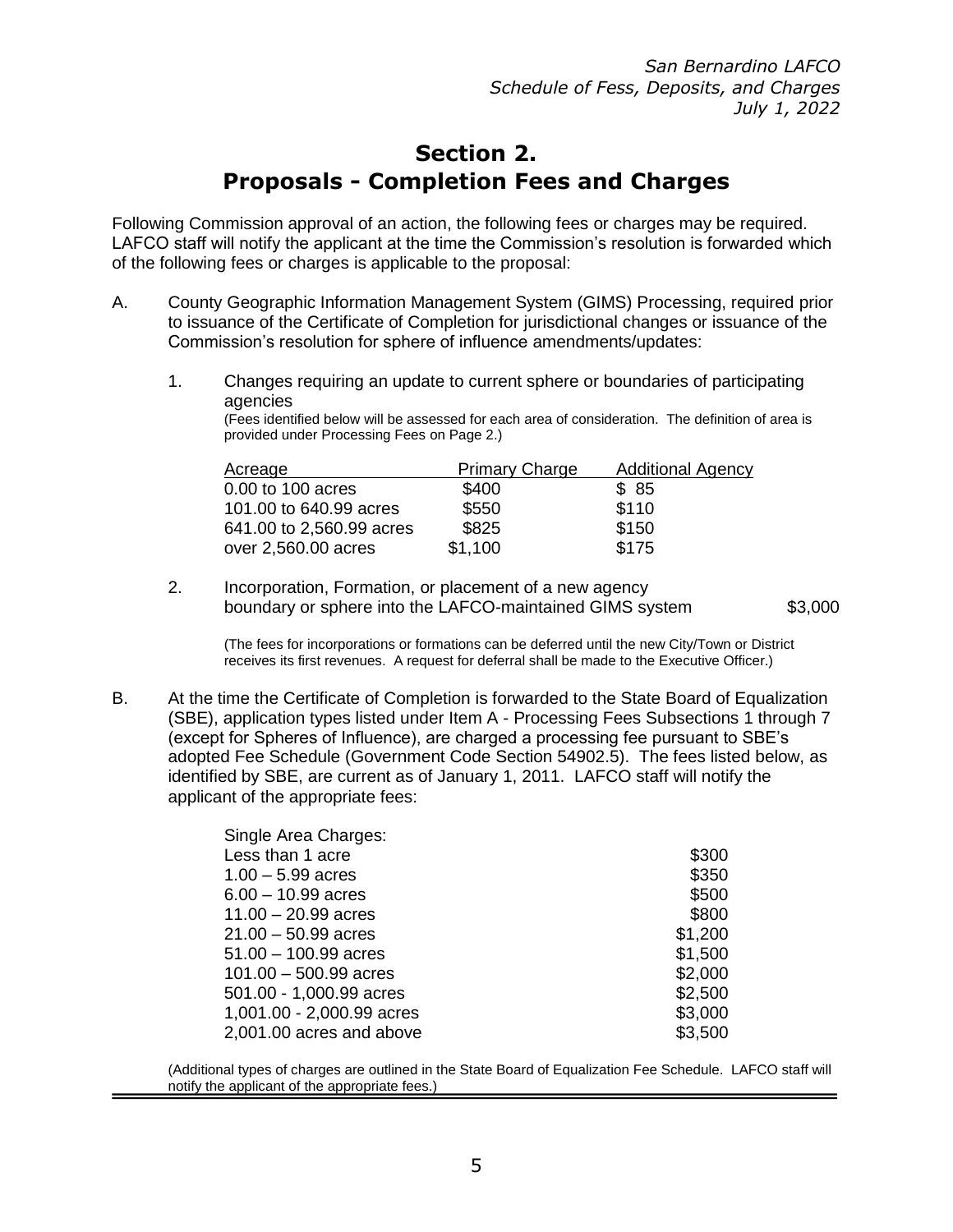6

 *San Bernardino LAFCO Schedule of Fess, Deposits, and Charges July 1, 2022* 

# **Section 3. Out-of-Agency Service Contract**

| <b>FEE AND DEPOSITS SUMMARY</b>                            |            |           |         |
|------------------------------------------------------------|------------|-----------|---------|
| <b>Type of Service Contract</b>                            | Fee        | Deposits* | Total   |
| Contracts involving developments such as:                  | \$5,562    | \$2,400   | \$7,962 |
| subdivisions/tracts as defined by the Subdivision Map      |            |           |         |
| Act (five or more units), Specific Plans                   |            |           |         |
| Contracts involving the development of units requiring     | \$1,112    | \$2,400   | \$3,512 |
| only a parcel map as defined by the Subdivision Map Act    | per        |           | tο      |
| (up to four units)                                         | connection |           | \$6,848 |
| Any contract for fire protection services outside a public | \$5,562    | \$2,400   | \$7,962 |
| agency's jurisdictional boundaries pursuant to Govt.       |            |           |         |
| Code Section 56134                                         |            |           |         |
| Contracts to provide services outside a sphere of          | \$1,112    | \$2,400   | \$3,512 |
| influence pursuant to Govt. Code Section 56133.5           |            |           |         |
| Contract Requiring Approval pursuant to Govt. Code         | \$1,112    | \$2,400   | \$3,512 |
| Section 56133 (c)                                          |            |           |         |
| Development-Related Request for Exemption from Govt.       | \$2,502    | \$0       | \$2,502 |
| Code Section 56133, requires noticed Commission            |            |           |         |
| hearing                                                    |            |           |         |
| Non-development-related (Administrative Review from        | \$577      | \$0       | \$577   |
| Executive Officer):                                        |            |           |         |
| (1) Out-of-Agency Service Contract (City or District)      |            |           |         |
| or                                                         |            |           |         |
| (2) Exemption from Govt. Code Section 56133 as             |            |           |         |
| <b>Authorized by Commission Policy</b>                     |            |           |         |

### **\*DEPOSITS BREAKDOWN**

Applicants shall be required to reimburse the Commission for all charges and costs in excess of the deposits outlined below. Reimbursement to LAFCO shall be required prior to issuance of the Commission's resolution for service contracts. If charges billed to LAFCO are less than the amount of deposit, the balance will be refunded to the applicant or applied to other categories where excess charges have been incurred.

### **Legal Counsel** (\$250 non-refundable, \$450 deposit) \$700 settlement and \$700

It is the policy of this Commission that the costs for Special Counsel due to a representation conflict shall be the *responsibility of the applicant. Additionally, as a condition of approval of any action taken by LAFCO, the proponents shall be required to defend, indemnify and hold harmless LAFCO or its agents, officers, and employees from any claim, action, or proceeding against LAFCO or its agents, officers, and employees to attack, set aside, void, or annul the approval of LAFCO concerning the proposal or any action relating to, or arising out of, such approval when such action is brought within the applicable statute of limitations. Refer to [Policy and Procedure Manual, Section II,](http://www.sbcounty.gov/uploads/LAFCO/proposals/applications/201508_lafco_fee_policies_implementations.pdf)  [Chapter 2.](http://www.sbcounty.gov/uploads/LAFCO/proposals/applications/201508_lafco_fee_policies_implementations.pdf)* I

**Individual Notice** (\$250 non-refundable, \$750 deposit) **1000 1000 1000 1000** 

(1) Individual Mailed Notice or (2) Publication of Display Ad in lieu of Individual Notice *In cases where the noticing would involve mailing more than 1,000 notices, the Commission may waive the individual notice requirement and direct its staff to publish a 1/8th page display ad in a newspaper of general circulation within the area. Refer to Policy and Procedure Manual, Section IV, Chapter 1, Policy 9.* 

**Environmental Review** (\$250 non-refundable, \$450 deposit)  $\qquad \qquad$  \$700

I

I